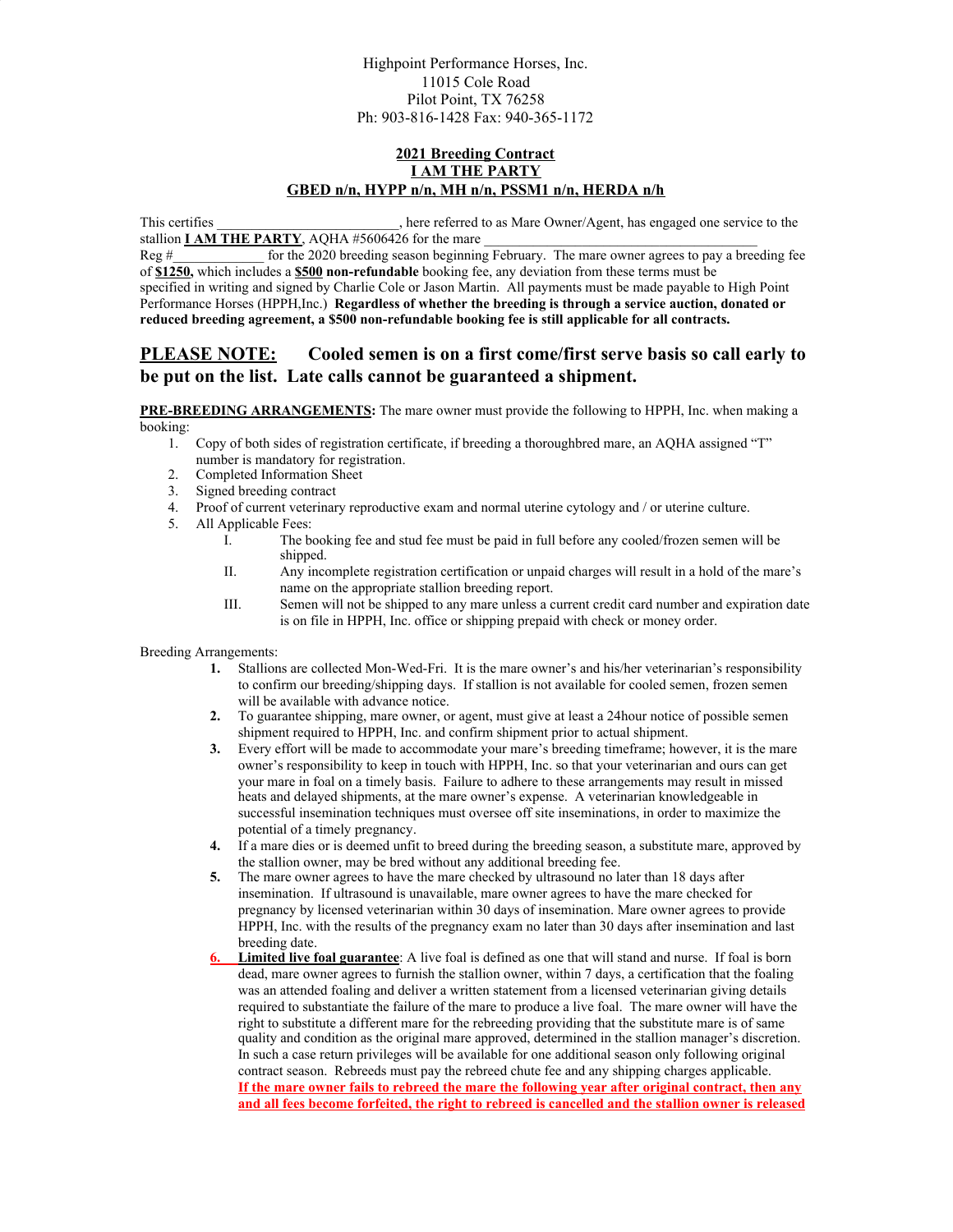**from all further obligation of this contract, unless otherwise agreed in writing and signed by both parties.**

**7. Color guarantee on APHA registered mares only. Does not apply to double registered mares, APHA mares only.**

**Shipment Information and Additional Charges for Cooled Transported Semen:** *It is the mare owner's responsibility to order a shipment at least 24 hrs in advance.*

- 1. Semen will be sent via FedEx/ UPS (next day arrival) at a rate of \$285 per shipment with cash discount given at rate of \$275. All Canadian FedEx shipments are \$550 which includes the USDA health certificate and fees.
- 2. Semen that is picked up from HPPH, Inc. by mare owner or agent will have a packaging cost of \$50 charged.
- 3. Counter to counter airline shipments (same day arrival) are available at a rate of \$400 per shipment with cash discount given at rate of \$375. Availability of airline shipment depends on air cargo routes operated by Airlines contracted with HPPH, Inc.
- 4. If FedEx/UPS delivery is not available within a 24 hr period, additional notice will be required. Mare owner should check with FedEx/UPS for weekend, holiday delivery or customer pickup.
- 5. **HPPH, Inc. shall not be responsible for the COSTS arising from shipments lost, damaged, or delayed in transit, or condition of cooled shipped semen upon delivery. We have no control of the shipment after it leaves our custody.**
- 6. Customer must specify shipment method, Overnight delivery or Airline Counter to Counter service, when ordering semen. For Counter to Counter, customer must provide name of destination airport where shipment is to be sent. Airlines contracted with HPPH, Inc. are Southwest, American, Delta, and **United.**
- 7. It is the mare owner's responsibility to return a copy of the INSEMINATION CERTIFICATE, signed by administering Veterinarian or Breeding Facility Manager to HPPH, Inc. and forward a signed copy of the certificate to the appropriate Breed Registry. Mare owner is also responsible for blood typing or DNA testing their mare as per AQHA rule #209 or APHA rule RG-165.
- 8. Mare will not be put on a stallion breeding report unless all fees have been paid in full and last breeding date has been provided. Late notification may result in additional fees at mare owner's expense to be put on breeding report.
- 9. IT IS THE MARE OWNER'S RESPONSIBILITY TO NOTIFY US WITH LAST BREEDING DATE AND PREGNANCY STATUS. Mare owner will be responsible for late filing fee of \$50 if pregnancy not reported by Aug 30, 2020.

## Payment Information:

All payments may be made by check, or with Visa, Master Card, or American Express credit cards and must be in US Funds. If paying by credit card, an office fee may apply. If paying by check, simply leave credit card space below blank. All shipping and charge fees are subject to change. Payments must be made in full prior to semen shipped.

| Credit Card number                                               |  |                         |           | exp date CVV Name as it appears on Credit Card |
|------------------------------------------------------------------|--|-------------------------|-----------|------------------------------------------------|
| Please specify what charges you want paid with your Credit Card: |  |                         |           |                                                |
| Stallion fee Booking fee                                         |  |                         | Shipments |                                                |
| Mare Owner Information: Please Print Legibly!                    |  |                         |           |                                                |
| <b>Owners Name as shown on AQHA / APHA Records</b>               |  |                         |           | AOHA ID # or APHA ID #                         |
| <b>Address</b>                                                   |  |                         |           |                                                |
| City, State, Zip                                                 |  |                         |           |                                                |
| <b>Home Phone:</b>                                               |  | <b>Alternate Phone:</b> |           |                                                |
| <b>Signature of Mare Owner or Agent:</b>                         |  |                         |           |                                                |
|                                                                  |  |                         |           |                                                |